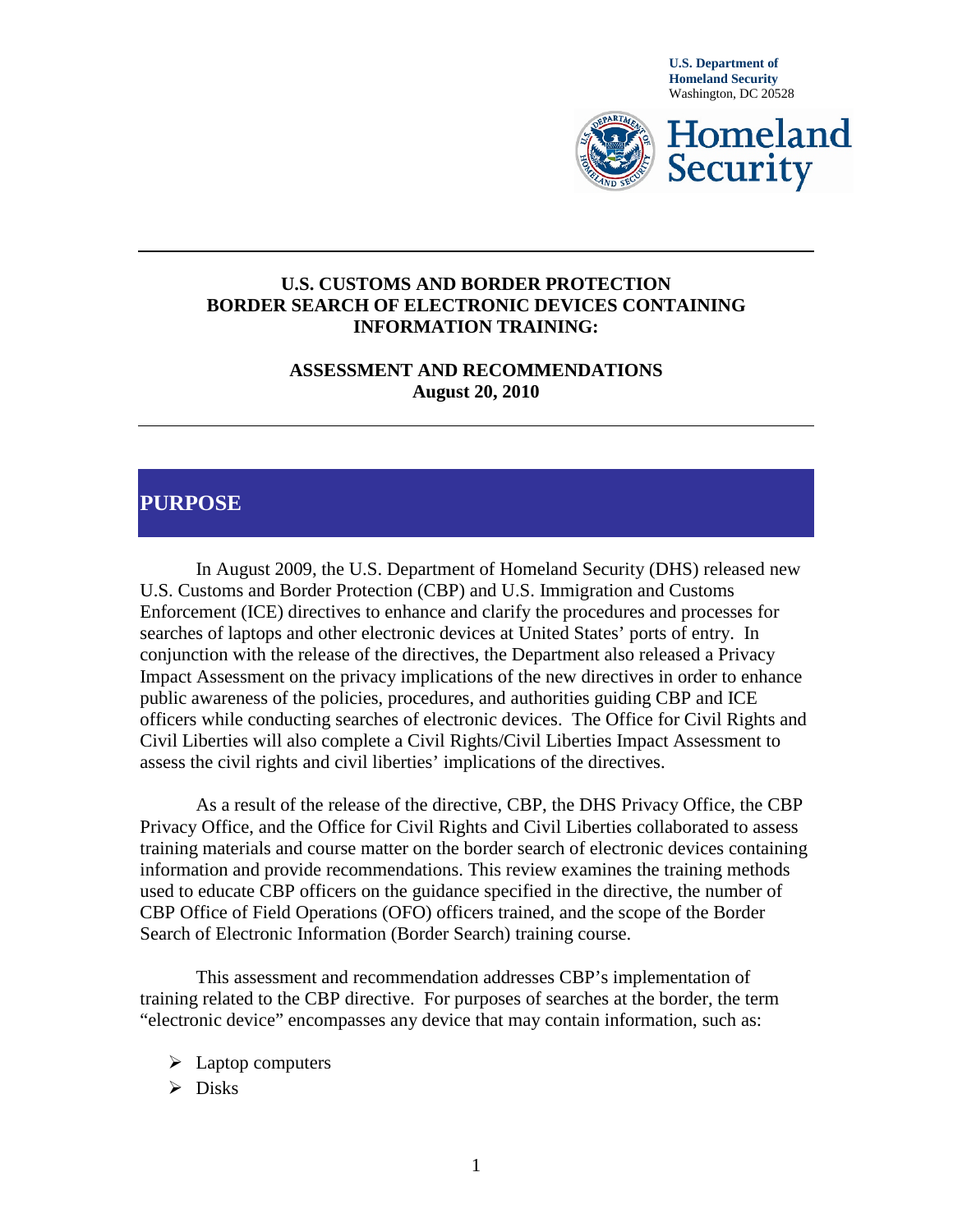

- > Drives
- $\triangleright$  Tapes
- $\triangleright$  Mobile phones and other communication devices
- $\triangleright$  Cameras
- $\triangleright$  Music and other media players

# **BACKGROUND**

The CBP Border Search of Electronic Information training course was released for CBP use on November 24, 2009, through CBP's Virtual Learning Center. The Virtual Learning Center is a component-wide module for personnel to participate in a variety of subject matter training. This computer-based course educates CBP OFO officers on the processes and procedures required to conduct a border search of electronic devices. The course is derived from the requirements of the *Border Search of Electronic Devices Containing Information* directive dated on August 20, 2009, and the objectives of the course are designed to teach officers how to:

- Solut a border search of information on an electronic device;
- $\triangleright$  Identify special handling procedures for business or commercial information, attorney-client privileged material, medical records, and work-related information carried by journalists;
- $\triangleright$  Identify CBP procedures for detaining electronic devices;
- $\triangleright$  Follow CBP procedures for seeking assistance from other government agencies;
- $\triangleright$  Follow CBP procedures for the retention and sharing of electronic information;
- $\triangleright$  Identify the requirements for reporting a border search of an electronic device; and
- $\triangleright$  Identify the supervisory responsibilities for overseeing the handling of an electronic device.

Since the release of the training on November 24, 2009, approximately 95% CBP OFO officers have completed the course through June 2010. CBP OFO officers employed at the time of the release of the border search directives were notified via memorandum and musters about the release of the new directives, and were required to complete the Border Search of Electronic Information course before March 31, 2010. In addition, new officers take the course during new employee orientation and training.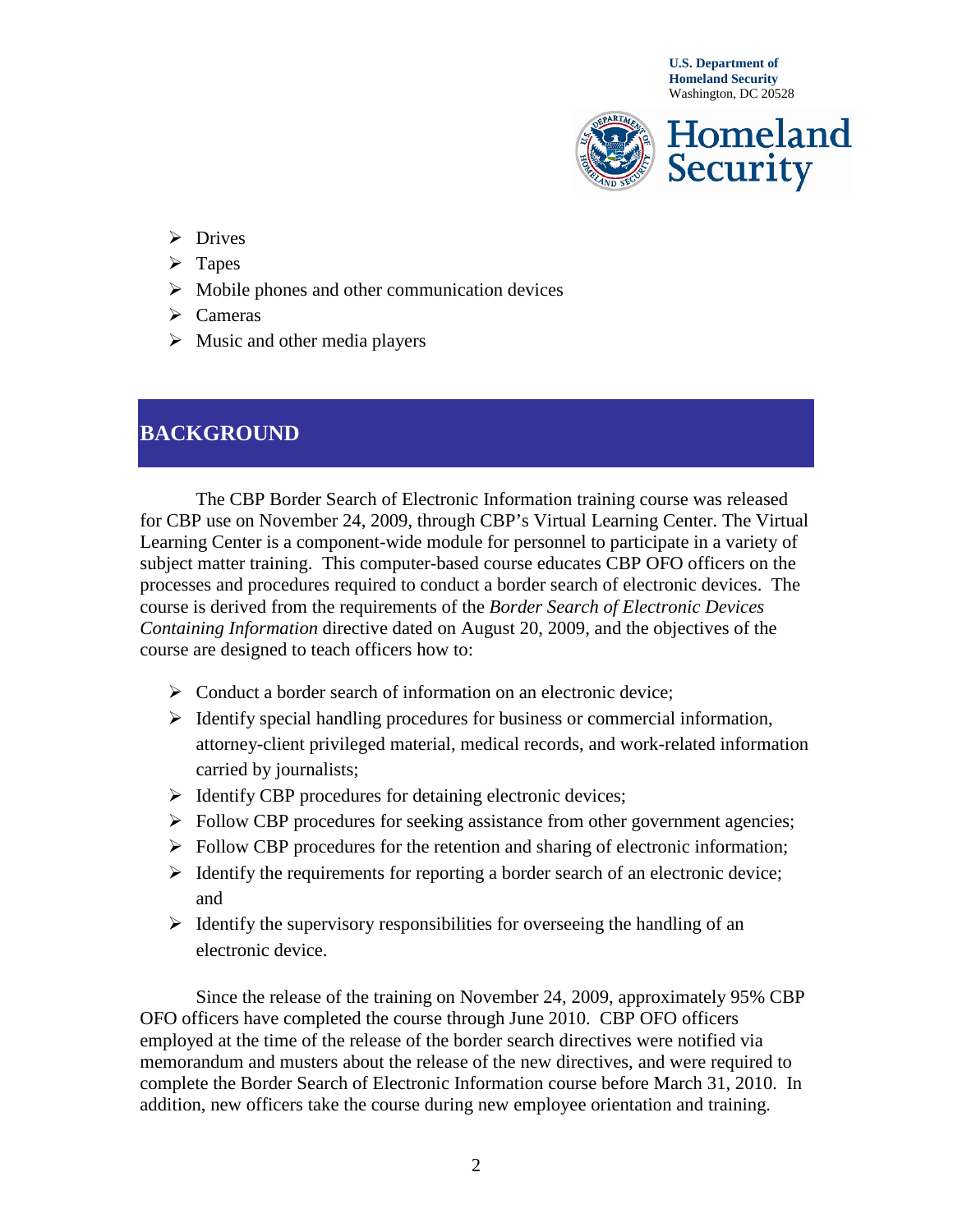

As part of CBP's ongoing educational program, all CBP OFO officers are required to complete the Border Search of Electronic Information training course annually. The Border Search training course is one of a variety of training courses taken by CBP employees throughout the year. Officers also receive training in other areas, such as cultural awareness, privacy, and operational procedures, along with initial and recurrent basic officer training. Receiving the Border Search training in conjunction with the other courses provides CBP officers a comprehensive educational experience that enhances officer efficacy and professionalism during interactions with the public, and promotes protection of the public's privacy, civil rights, and civil liberties.

### **ASSESSMENT**

The Border Search training course is divided into eight lessons. Six of the lessons provide substantive training on the subject matter, and the remaining two lessons encompass the overview and summary of the course. The objectives for each lesson are presented at the outset of each module, and each lesson has between one to three "knowledge checks." Knowledge checks are questions designed to verify understanding of information presented in the lesson. The course is currently ungraded; however, in order to receive credit for the course, the CBP officers must complete all knowledge checks in each of the lessons. In light of the release of the new directives and the necessity to provide education on the requirements of those directives to CBP OFO officers, implementation of a non-graded course, which need not be the subject of collective bargaining, was the method by which those responsible for executing the directives could receive instruction quickly. Before CBP can convert the Border Search course from a non-graded course into a graded course, CBP management and employee representatives must negotiate the implementation of the course.

After the introductory lesson explaining the nature and purpose of the course, the content of the lessons closely tracks the *Border Search of Electronic Devices Containing Information* directive. Lesson 2 clearly explains CBP's authority to conduct searches at the border as specified in the directive, as well as addresses the scope of the directive. Subsequent lessons address handling and review of business confidential information, attorney-client information, medical information, and work-related information. Time frames for detaining an electronic device are definitively enumerated, and the appropriate methods for destroying information are addressed and cross-referenced to related CBP guidance on the destruction of information. The training also addresses when CBP may seek assistance from subject matter experts in other agencies, and the time frame for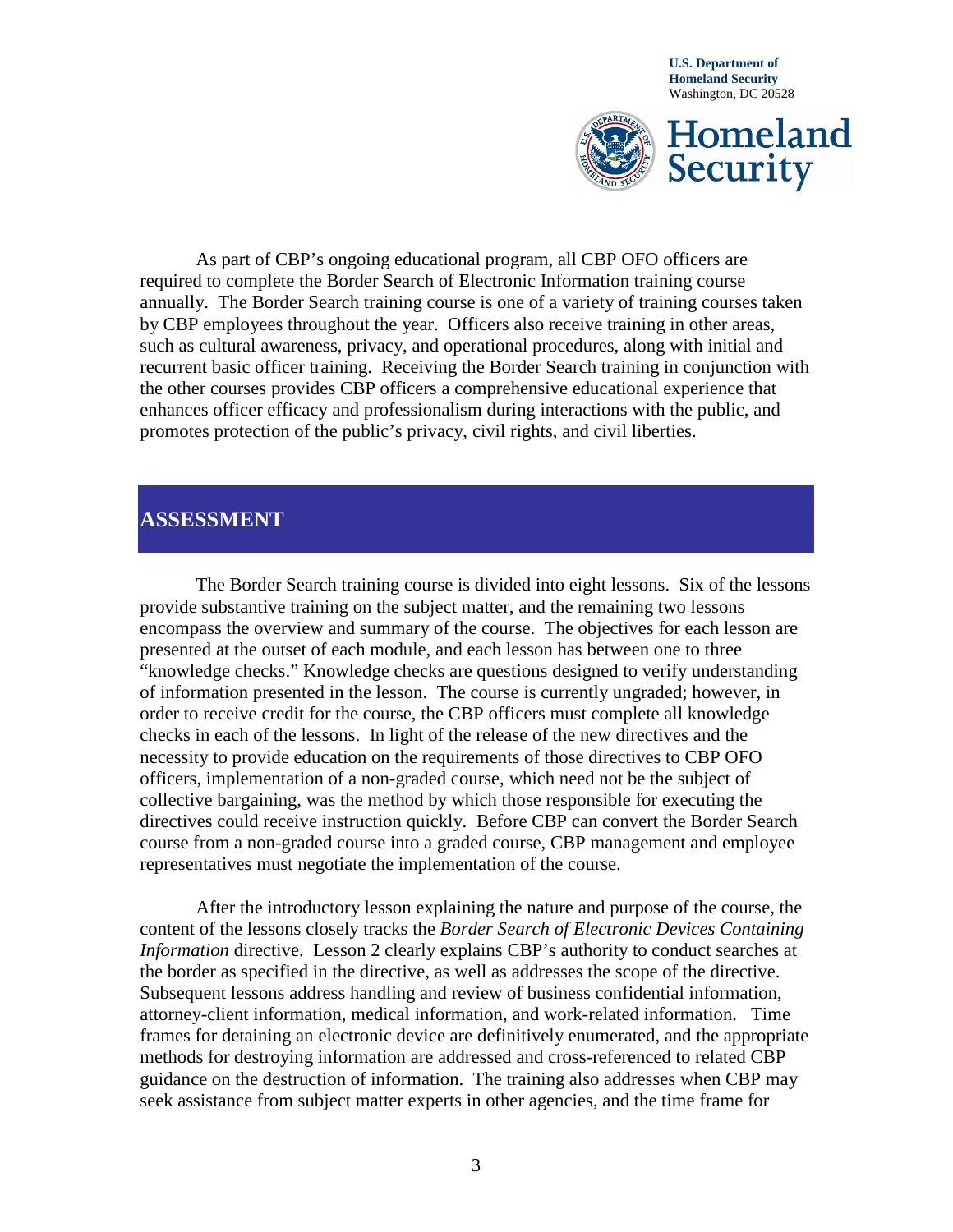

response from those agencies. Importantly, the course addresses management and reporting requirements related to the search of electronic devices at the border. Forms to be completed by CBP OFO officers as part of the border search of an electronic device are listed specifically by name and/or number.

The Border Search training course provides a thorough explanation of the procedures related to the search of information contained in an electronic device and provides CBP OFO officers with the requisite understanding of how to correctly implement guidance outlined in the directive; however, the course does not directly address how an electronic device should be searched. The *Border Search of Electronic Devices Containing Information* directive, as well as the Border Search training course, addresses CBP's long-standing authority to enforce U.S. law at the border, including by detecting evidence related to terrorism and other national security threats, human and cash smuggling, contraband, child pornography, and financial and commercial crimes. When CBP officers find evidence of these crimes, this course provides clear instruction on the protocol to follow. The course does not, however, address the operational step that occurs before information is discovered --- the actual search of the device.

As OFO officers complete the course, some lessons reference other laws, guidance, policies, or directives that apply to operational procedures at the border. These materials may be accessed via the CBP intranet. The Border Search training course also provides further explanation of key topics in a lesson through the use of clickable links that produce pop-up boxes. The pop-up boxes provide more detailed information on topics ranging from other component directives related to border searches to how to seek guidance from a superior when questions arise. For example, if a lesson addresses how to properly provide notice of a detention of an electronic device to an individual, a popup box is available to explain what information should be included in the notification.

It should be noted that CBP has developed another training course designed to provide instruction on triage of electronic devices at the border. This course complements the Border Search training course by providing instruction on the mechanics of physically searching a device. It provides comprehensive instruction on electronic and mobile technology, and CBP officers will have the requisite knowledge to adequately search an electronic device upon completion. However, this course has only seen limited distribution across the ports of entry. The limited distribution does not necessarily indicate that the officers are unprepared to conduct a sufficient examination of an electronic device; triage of electronic devices is frequently undertaken by more senior CBP OFO officers who receive training on an as needed basis before assignment to triage duty. The assessment team asserts that both courses are more effective when taken in conjunction.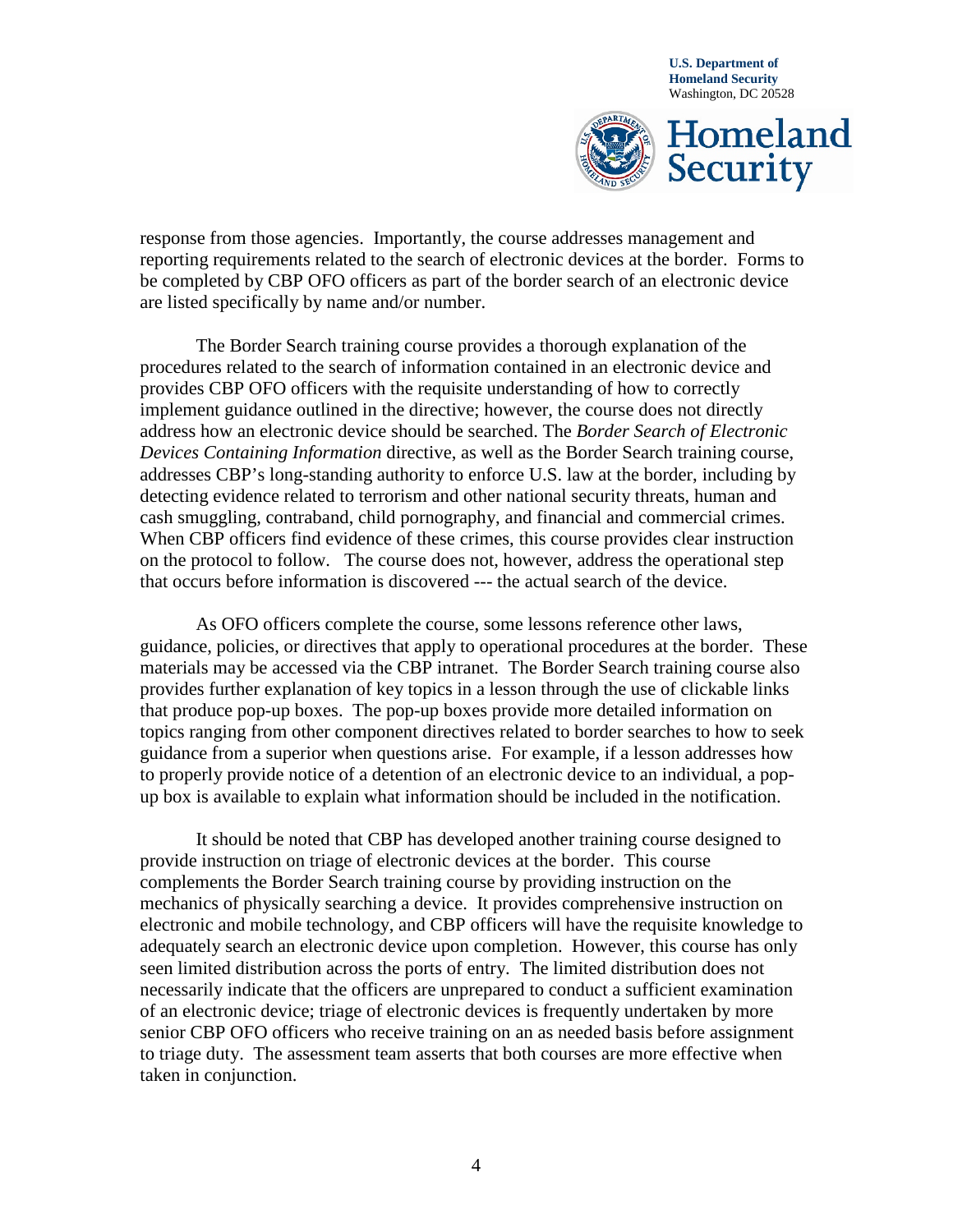

## **RECOMMENDATIONS**

In order to increase the usefulness of the Border Search of Electronic Devices training course, the assessment team recommends the following actions:

- 1. Implement a notification system by which CBP officers who must take the training receive individualized reminders from the Virtual Learning Center that relate to each employee's personalized learning plan.
- 2. Implement accountability measures for CBP officers who fail to complete the course annually.
- 3. Within one year, develop an implementation plan outlining a time frame for component-wide availability of the course on triage of electronic devices.

As previously stated, the Border Search of Electronic Devices training course is an annual requirement for CBP OFO officers. Currently CBP OFO officers are notified of training requirements via email and memoranda en masse, and do not receive individualized automatic reminders that the annual requirement due date is approaching. The assessment team recommends that officers receive individualized email updates reminding them about the duty to complete the Border Search training course at his or her particular annual intervals. An individualized notification method will reduce the likelihood that CBP officers are not included in the memorandum distribution or disregard the mass email notice, thereby failing to complete the course annually.

While Border Search training is an annual requirement for CBP officers, there are currently no accountability measures for those who fail to complete the training. The assessment team recommends that CBP develop accountability and auditing measures for officers who fail to complete the required training. Implementation of these measures will help increase training compliance, and reinforce the importance of adhering to the new border search directives.

The assessment team also recommends that an implementation plan for the component-wide roll out of the training course related to triage of electronic devices be completed within one year. The Border Search training course provides instruction on topics related to the authority to conduct a search, how to review and handle information, how to detain a device and seek other federal agency assistance, how to retain